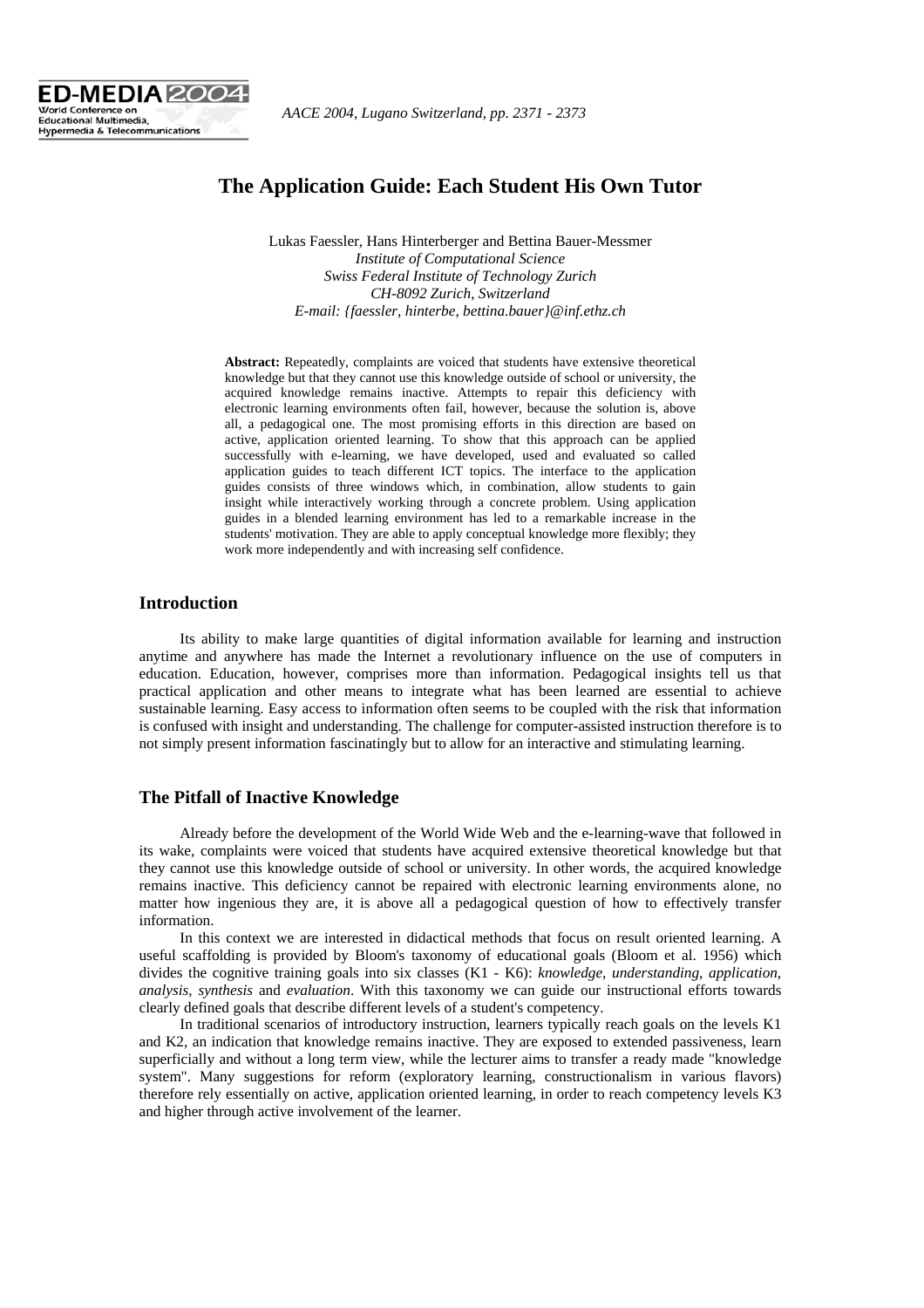#### **Application Oriented Learning**

With the introductory computer science course for natural science students at ETH Zurich we have shown that active, application oriented learning can also be applied successfully with e-learning. The Department of Computer Science at ETH Zurich, like other departments also, faces the challenging task to offer introductory Computer Science courses as a minor subject in other programs. We consider them a challenge, because virtually all successful scientific activities require various competencies in information and communication technology (ICT), a fact that freshmen typically have not had the chance to appreciate. Large classes, different levels of prior knowledge and ambivalent attitudes towards ICT aggravate the situation, requiring additional efforts to teach these classes. For these reasons it is important that computer science, as a service lecture, is embedded in meaningful practical applications and that it allows self controlled learning.

#### **Applications: an Ideal Basis for Self Tutoring**

During the past 3 years we have developed, used and evaluated so called *application guides* to teach 6 different ICT topics: internet publishing, simulation with spreadsheets, visualizing multivariate data, managing data with spreadsheets, managing data with a relational database, and macro programming (see: http://www.evim.ethz.ch/appliguide/3\_visulab\_engl for an English version of an application guide). Application guides are successfully used to supplement the traditional lecture with computer supported training aids in a blended learning environment. Each ICT application is organized into three parts as follows (for details see Fig. 1):

First, an introductory part gives a brief overview of the abstract concepts relevant for the application and introduces the important terms. At this stage we relate ICT topics with the (potentially) future scientific activities of the natural science students. These documents span the student's learning space and give it a supporting structure.

In the second part, students work through the application guide, which guides a student step by step through a problem that he or she solves with a given software application (e.g. a database program). At the center is the problem solving process, not the operation of the software. In one of the three windows students were given a series of tasks, leading to practical activities in the second window, where the software application is running. The third window serves as a self control element. Perhaps the most challenging detail has been to find a way to "package" concepts into a set of instructions which lead to activities that allow a student to construct his or her knowledge, rather then just memorize it. Working through an application guide can require anywhere from 2 to 5 hours; students therefore highly appreciate the flexibility they enjoy while working through an application guide over the web or off CD-ROM.

The third part deals with assessment. A student is tested with a problem that he or she should be able to solve *independently*, with the knowledge and the skills learned while working through the tutorial.

### **Active, Application Oriented Learning Motivates**

After we started using the application guides, we immediately noticed a remarkable increase in the student's motivation. They are able to apply conceptual knowledge more flexibly, they work more independently with increasing self confidence and, whenever they consult teaching assistants, they do so primarily for problems relating to the application in the context of analysis and synthesis (K3 - K5). Course evaluations show that over 90% of the students react favourably to the application guides (for details see: http://www.evim.ethz.ch/appliguide/evim\_evalutaion.htm). This positive qualitative shift in educational effort is possible because students are provided with material that allows them to learn elementary skills completely on their own as active learners. With 300 students per semester, this gain in efficiency really pays off. This individualized instruction does not reduce cost and time, but it can raise the quality of instruction and motivate students to learn longer and more profoundly and, as a consequence, it prepares them better for continued education.

Some of the natural science programs require their students to pass an introductory programming course. Because programming requires other skills and competencies than using standard ICT